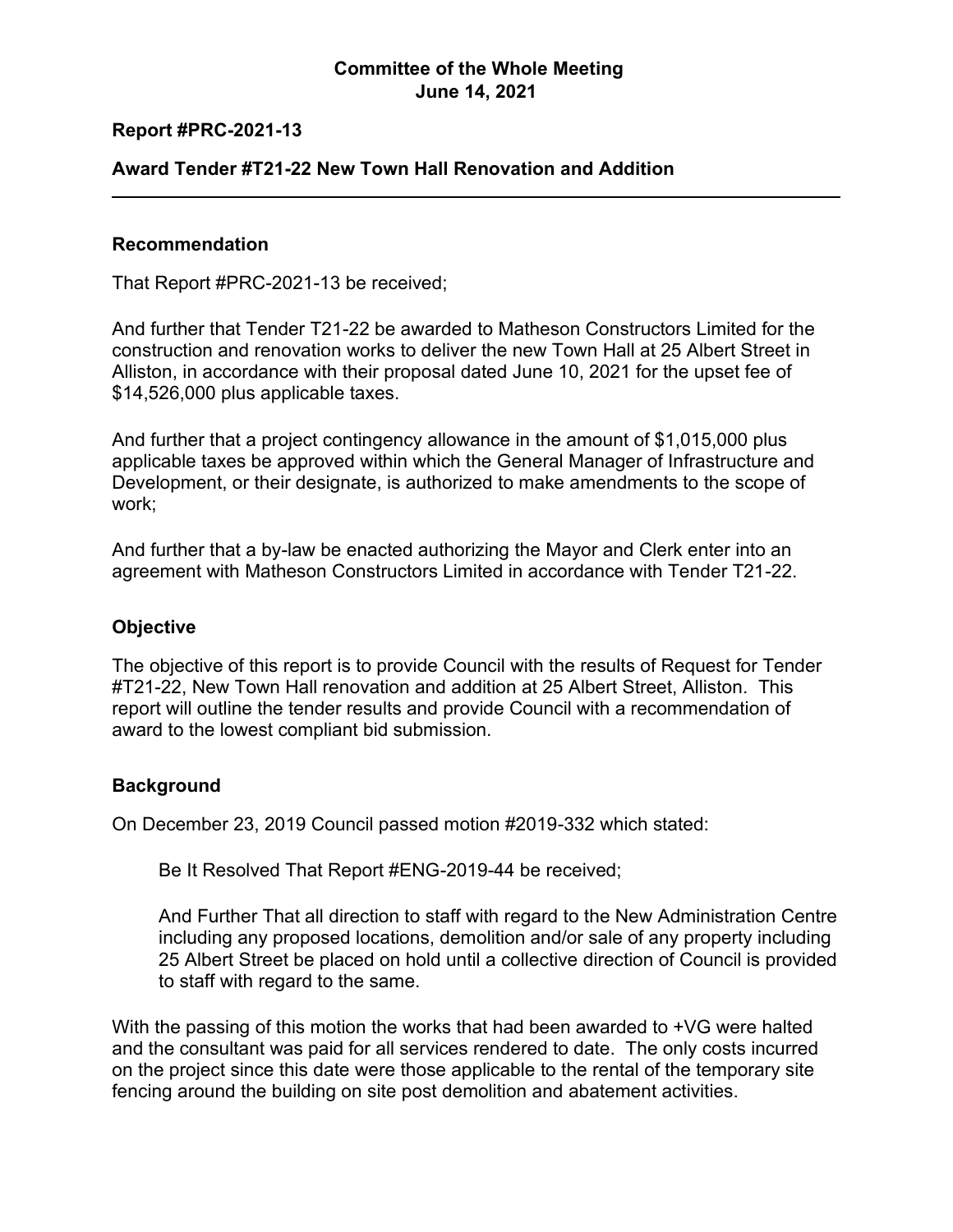On November 2, 2020 Council discussed ideas for 25 Albert Street West and surrounding properties which identified some potential considerations of alternate uses of the lands and delivery of a New Town Administration centre space. Along with this proposal the item became part of the committee of the whole budget working session deliberations as a result of other project investment needs being identified relating to aging infrastructure that would only act as an interim measure to a long term accommodation need.

On December 14, 2020, as part of the 2021 Business Plan, Council passed motion #2020-209 authorizing the updated budget for the Town Administration Centre project at 25 Albert Street West, Alliston and recommencing the project.

On January 21, 2021 the Town issued Request for Pre-Qualification document #RFPQ21-01 for the pre-qualification of General Contractors, Mechanical and Electrical Subcontractors for the upcoming Town Administration Centre Project Tender.

Upon closing on February 18, 2021 the review team evaluated each proposal and completed a short list of 8 General Contractors, 6 Mechanical Sub-Contractors, and 4 Electrical Sub-Contractors.

On March 1, 2021 Council passed motion #2021-56 which stated:

That Report #PRC-2021-01 be received;

And further that staff be directed to proceed with the single source award to +VG, The Ventin Group LTD, for the project re-start, continued detail design, and contract administration services for the upset fee of \$479,672 plus HST, in accordance with their proposal dated January 19, 2021;

And further that a 10% project contingency allowance in the amount of \$50,000 plus HST be approved, within which the General Manager of Infrastructure and Development, or their designate, is authorized to make amendments to the scope of work.

The project recommenced with the continuation of the detailed design in preparation for the final design submission, site plan submission, and final tender package for issuance to the market.

## **Comments and Considerations**

On April 29, 2021, Request for Tender #T21-22 was issued to a short list of prequalified General Contractors, Mechanical Contractors, Electrical Contractors, and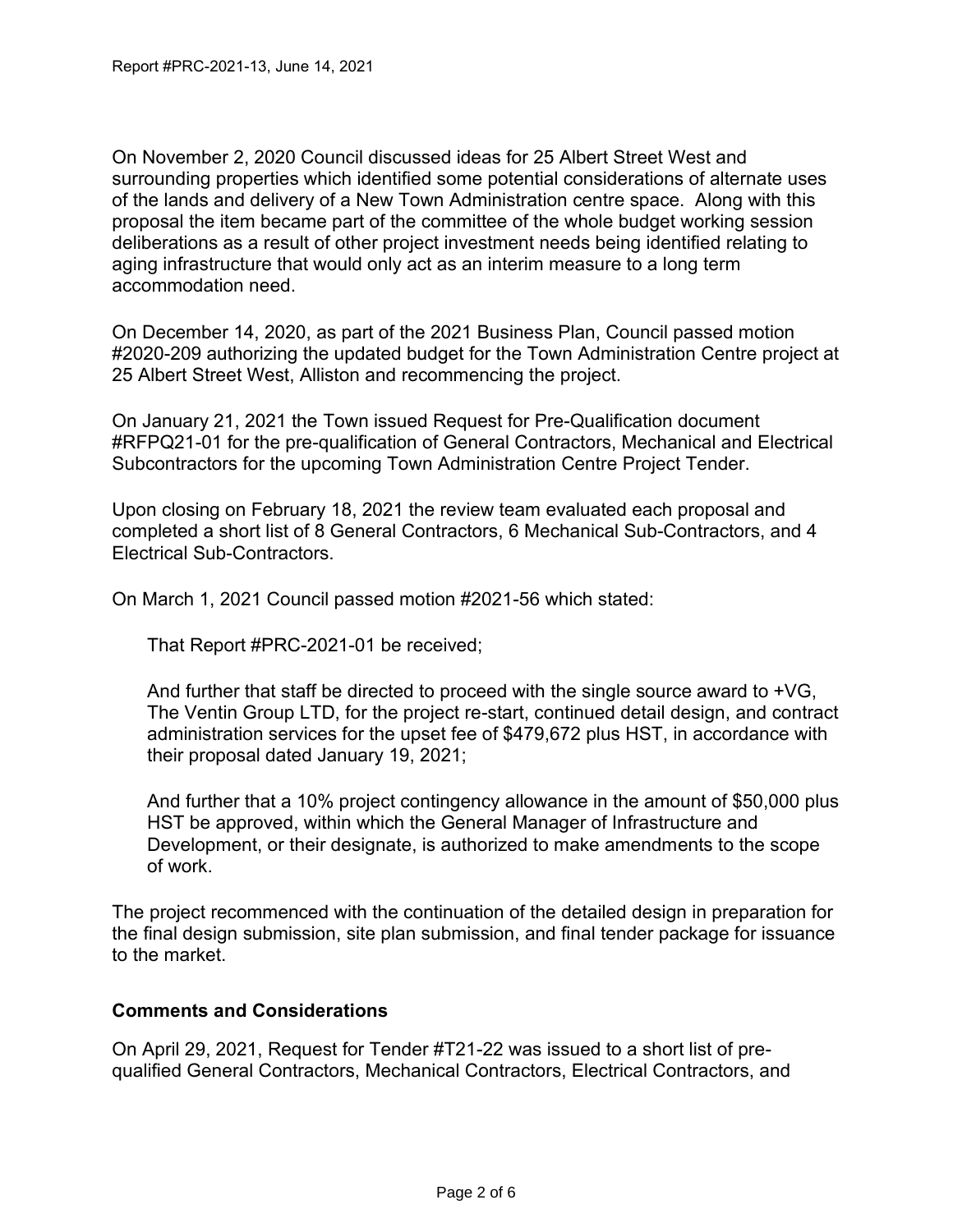publicly for all remaining trades to submit pricing for the delivery of Construction and Renovation works for the New Town Hall at 25 Albert Street in Alliston.

RFT #T21-22 was advertised on the Town's website and publicly listed with the Town's bidding services provider for online bids and tenders. Upon closing on June 10, 2021, a total of six (6) bids were received. Of the bids submitted, Five (5) bids received met the mandatory criteria outlined in the RFT and in accordance with the Town's Procurement By-Law. One (1) submission was disqualified upon submission as it was received after the deadline and was not opened.

The Five compliant submissions on this Tender were received from:

- 1. Buttcon Limited
- 2. J.R. Certus Construction Company Limited
- 3. M.J. Dixon Construction Limited
- 4. Matheson Constructors Limited
- 5. Percon Construction Inc.

Given that the list of General Contractors were identified through a thorough Pre-Qualification process the Town has confidence that each bid submission has not only the experience, but the capacity and capabilities to complete the works included in this Tender. A summary of the bids received can be found as Attachment #1.

The scope of work for this project shall include the renovation, addition, and site development required to transition the existing school house building into a new Town Hall space. It will include but not be limited to all site development works including parking lot construction, hard and soft landscaping and site lighting requirements, all new addition construction including footings, foundations, building envelope, and interior finishes and services, as well as all interior renovations, building envelope revisions, and all interior finishes and services required to deliver the project as described in the tender documents.

Additional tenders will be necessary for the delivery of all Furnishings, Fixtures, and Equipment not included in this tender #T21-22. It is anticipated that the total construction duration will take approximately fourteen (14) months to complete upon site mobilization.

# **Financial Considerations**

The financial considerations for this report are outlined in the table below. They include the costs to be awarded in accordance with the results of RFT #T21-22 as well as the requested project contingency and HST impact on the project budget. In addition the table will outline the costs incurred to date on this project including consulting fees, full and selective demolition, and other ancillary costs expended in the delivery of this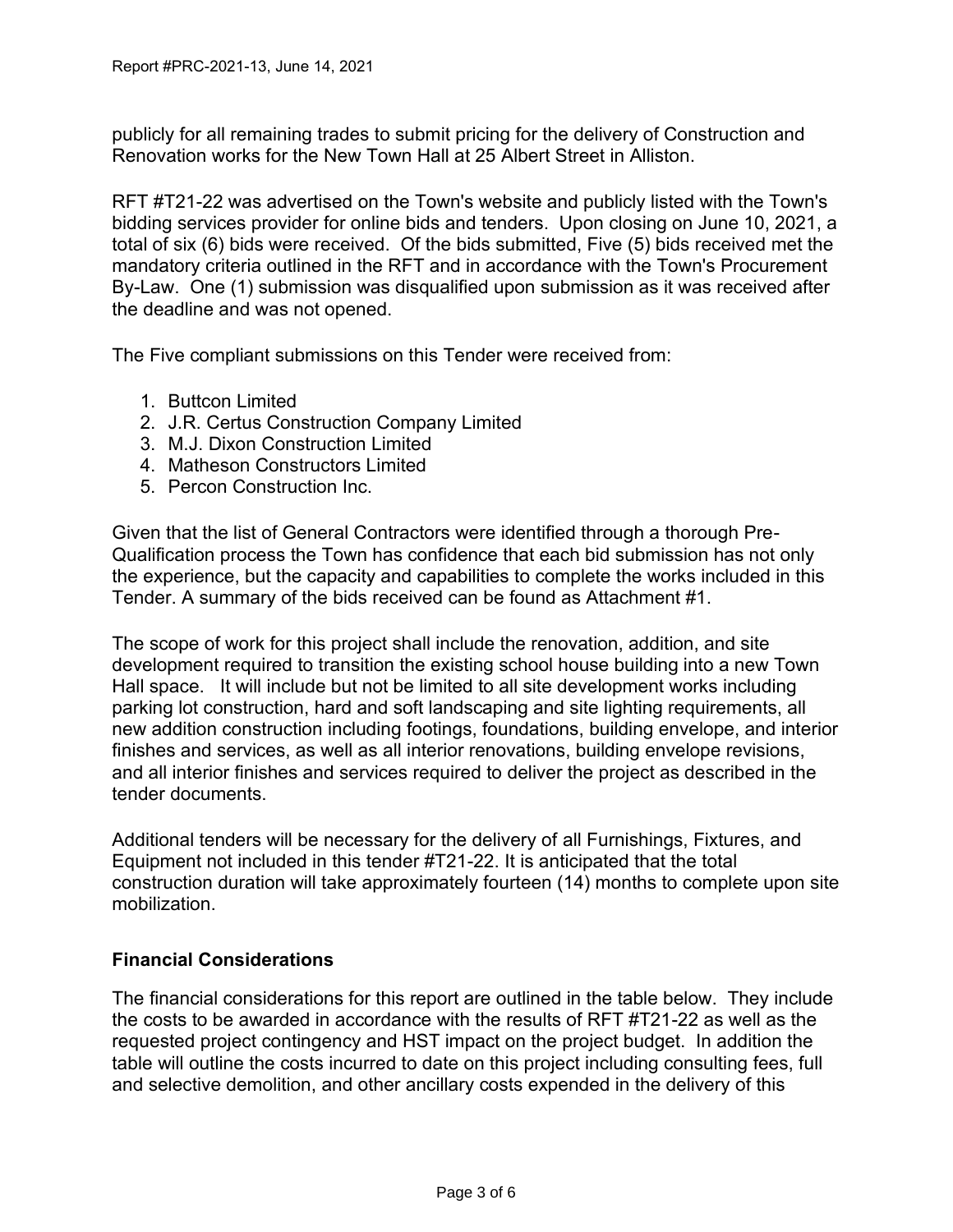project. The table will also outline future anticipated costs and the funds associated with each item as they are required in order to deliver the project successfully.

As part of the delivery of this project staff are requesting a project contingency in the amount of \$1,015,000 plus applicable taxes be approved within which, the General Manager of Infrastructure and Development, or their designate, is authorized to make amendments to the scope of work. Based on the size and scope of the project staff are recommending an approximate 7% rather than a traditional 10% contingency.

The recommended contingency would be used for risk mitigation of any unknown costs that may result from subsurface and utility works, hidden or unknown building conditions, conflict and coordination issues which arise, as well revisions necessary to ensure constructability of the design intent. Given the size and complexity of the contract, and although every effort was made to expose as many unknow conditions while creating a coordinated document package, these risks cannot be fully mitigated.

| <b>Description</b>                                                                                | Cost             |
|---------------------------------------------------------------------------------------------------|------------------|
|                                                                                                   |                  |
| Consulting Costs Awarded - +VG The<br>Ventin Group.                                               | \$1,231,099      |
| Demolition and Selective Demolition -<br>Salandria                                                | \$624,953.36     |
| Misc. Costs Incurred to Date                                                                      | \$70,370.40      |
|                                                                                                   |                  |
| Sub-total costs incurred or committed<br>to date.                                                 | \$1,926,422.76   |
|                                                                                                   |                  |
| Award of RFT 21-22 - Matheson<br>Construction Ltd.                                                | \$14,526,000     |
| <b>Project Contingency</b>                                                                        | \$1,015,000      |
| Items Required - Furnishings, Fixtures &<br>Equipment, IT Infrastructure, Specialty<br>Equipment. | \$1,450,000      |
|                                                                                                   |                  |
| <b>Sub-Total Costs</b>                                                                            | \$18,917.422.76  |
|                                                                                                   |                  |
| Plus H.S.T. (13%)                                                                                 | \$2,459,264.96   |
| Less Applicable Tax Rebate<br>(86.461538%)                                                        | (\$2,126,318.31) |
|                                                                                                   |                  |

The summary table is below: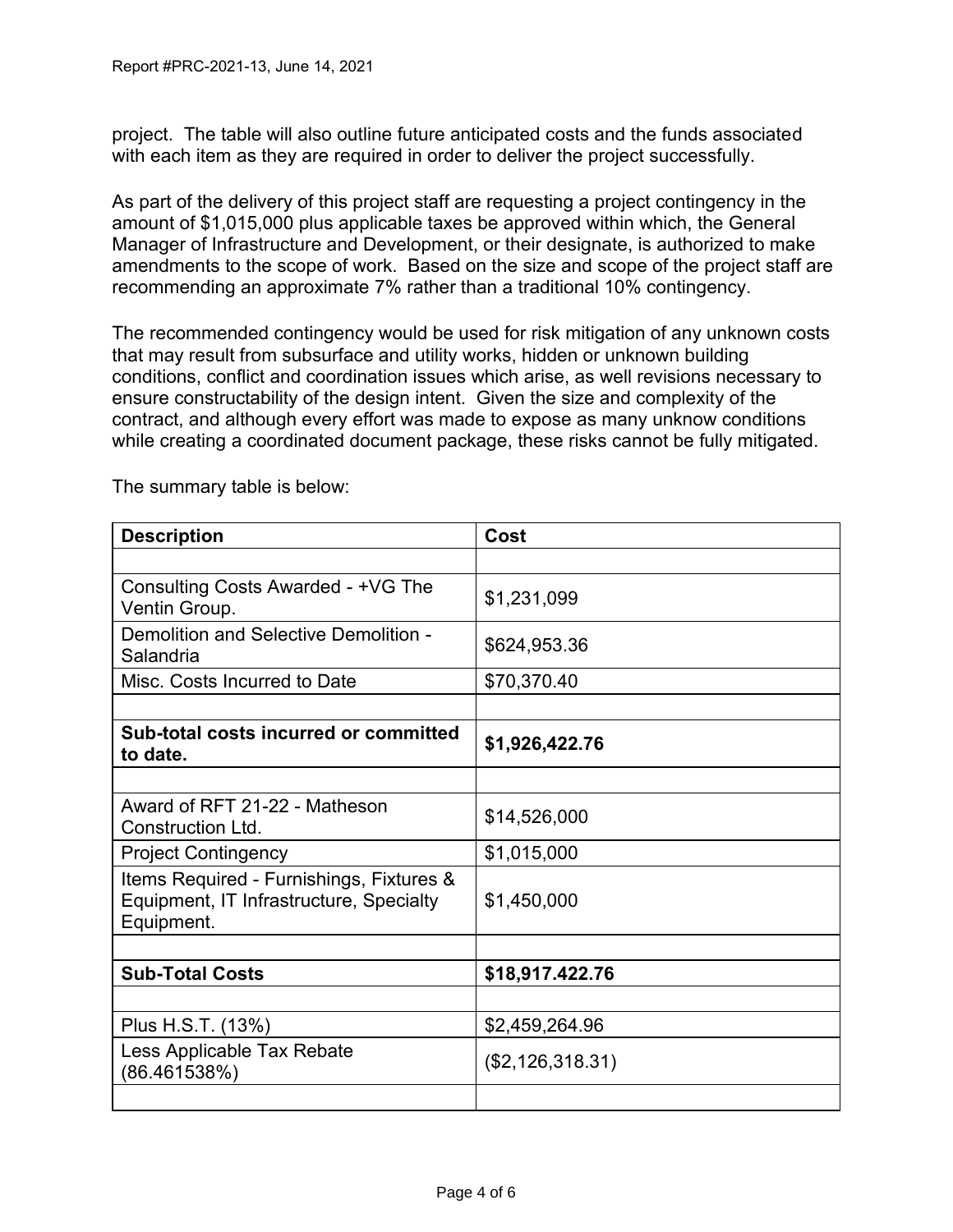| <b>Total Costs (Including actual and</b><br>forecasted costs) | \$19,250.369.41 |  |
|---------------------------------------------------------------|-----------------|--|
| <b>Total Approved Funding</b>                                 | \$19,312,000    |  |
| <b>Project Variance Favourable</b>                            | \$61,630.59     |  |

As a result of the costs incurred to date for design investigation efforts and current award costs associated with this Tender award, future equipment purchases and contract administration fees still to come from the project; This results in a favourable variance of \$61,630.59.

Respectfully submitted:

 $\gtrapprox$ 

Daniel Burton Director of Parks, Recreation and Culture

\_\_\_\_\_\_\_\_\_\_\_\_\_\_\_\_\_\_\_\_\_\_\_\_\_\_\_\_\_\_\_\_\_

Attachments:

# □ Attachment #1 - [Bid Summary T21-22](#page-5-0)

| <b>Approved By:</b>                                                 | Department:                                                       | <b>Status:</b>         |
|---------------------------------------------------------------------|-------------------------------------------------------------------|------------------------|
| Daniel Burton, Director of<br>Parks, Recreation and Culture         | Parks, Recreation and Culture                                     | Approved - 10 Jun 2021 |
| John Henry CPA, CMA,<br>Director, Financial Services /<br>Treasurer | Finance                                                           | Approved - 11 Jun 2021 |
| Bruce Hoppe, MCIP, RPP, GM,<br>Infrastructure & Development         | Infrastructure and Development Approved - 11 Jun 2021<br>Division |                        |
| Blaine Parkin, P. Eng., CAO                                         | CAO                                                               | Approved - 11 Jun 2021 |